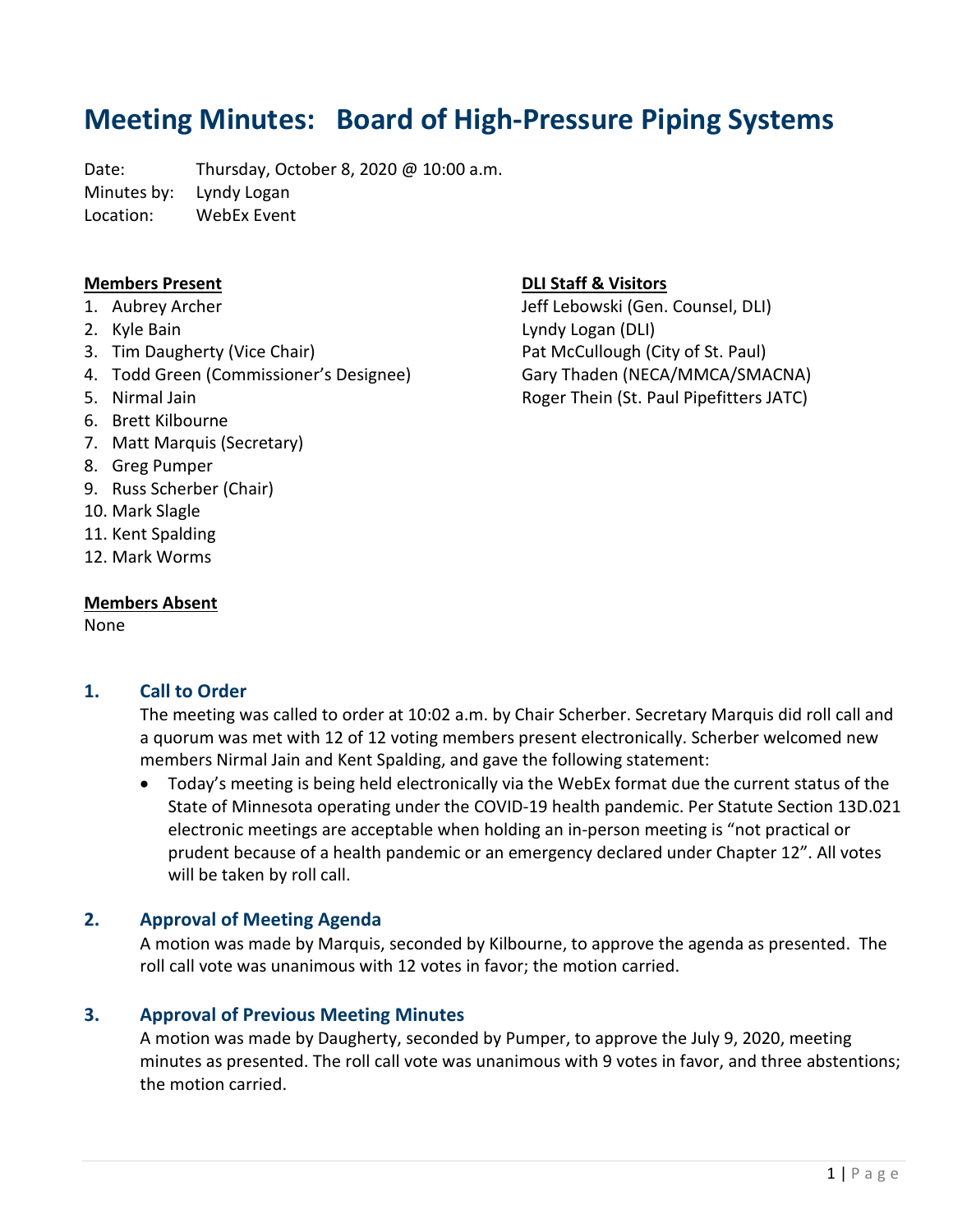# **4. Approval of Expense Reports**

Electronic expense reports will be sent by Lyndy to Financial Services for approval/payment.

### **5. Regular Business**

A. Licensing and permitting

Todd Green gave an update on iMS, the department's new web-based permitting/inspection system that replaced eTrakit.

#### **6. Special Business**

#### A. Code Adoption – Green

- IIAR's second public review of BSR/IIAR 2-202X, Safety Standard for Design of Closed-Circuit Ammonia Refrigeration Systems, began Sept. 11, 2020 and ends Oct. 26, 2020. Comments can be found on the IIAR's website. [Link is now closed].
- ASME B31.1-2020 was published the Board previously adopted 2018. Department staff will begin an informal review and comparison of the 2018 and 2020 editions and report back to the Board at the January meeting.
- ASME 2021 BPV Code, Section IX may not be published until Spring/Summer 2021 and Green suggested the Board wait for this publication if it coincides with current rulemaking; however, the 2019 edition has been ordered and will be reviewed. The Board previously adopted 2017.
- ASME B31.5-2019 was ordered and will be reviewed next publication isn't scheduled until 2022. The Board previously adopted 2016.
- ASME BPE-2019 will be ordered for review but noted that these projects are very rare for the department.
- Green encouraged Board members to review codes mentioned above and noted he could order more code books – Chair Scherber said this would be a good idea.

# **7. Complaints**

Nothing brought forth

#### **8. Open Forum**

Attendees were instructed to use the "chat" and "raise your hand" features to address the Board and attendees sent a chat to all panelists indicating they had no questions/comments.

# **9. Board Discussion**

- Board members currently serving in their  $1<sup>st</sup>$  or  $2<sup>nd</sup>$  term, expiring Dec. 31, 2020, were advised to apply with the Secretary of State if they wished to be considered for reappointment. Members may serve until re-appointed, or a successor is appointed, but in no case later than July 1, 2021. Members in their 3<sup>rd</sup> term are not eligible for re-appointment but may re-apply after not serving for one year. The Governor is the appointing authority.
- The Board welcomed Nirmal Jain and Kent Spaulding to the Board.